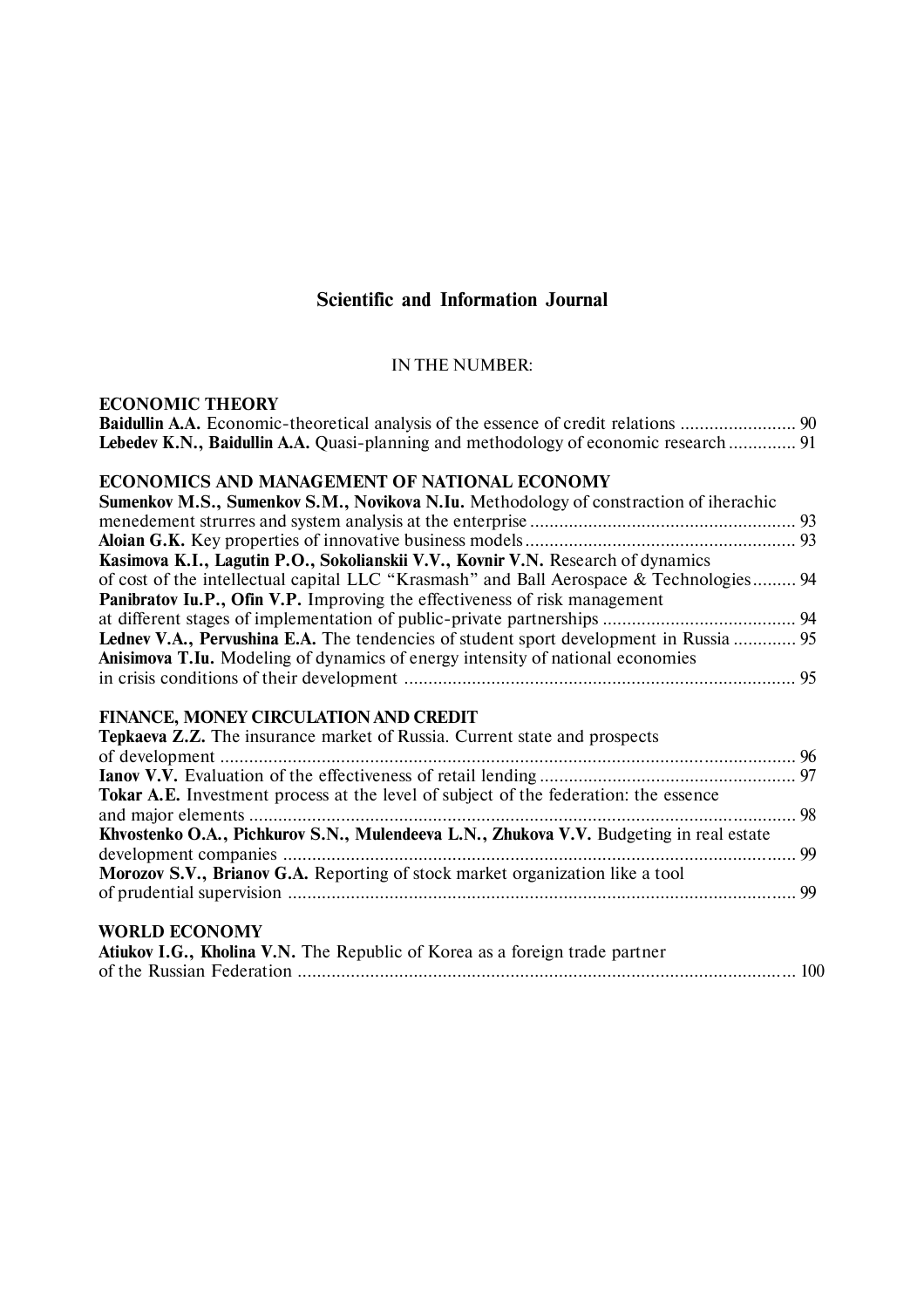# **ECONOMIC THEORY**

## **ECONOMIC-THEORETICAL ANALYSIS OF THE ESSENCE OF CREDIT RELATIONS**

© 2016 Baidullin Adele Anverovich Head of Accounting, Registration and Execution of Clients' Operations Branch "Gazprombank" (OJSC) in Kazan 32, Levo-Bulachnaya str., Kazan, Republic of Tatarstan, 420021, Russia E-mail: baidoulline@gmail.com

The process of erosion of traditional views on the range of credit transactions is observed, so to them start to include the leasing, renting and hiring of labor that speaks about the lack of adequate common ideas about the characteristics of the loan. At the same time research from the field of essence of the credit is extremely rare. The value of the research consists in solving the problem of inadequate allocation of signs of the loan and clear definition of the sphere of responsibility of the financial regulator.

*Key words*: credit, essence of credit, signs of credit, transfer of property ownership, repayment, urgency and payment.

This article discusses the characteristics of the loan, traditionally defined in economic theory and science of banking and credit (repayment, urgency, payment, etc.), and concludes that these features characterize economic transactions, that go beyond the existing idea of the operations relating to credit. According to them, to the loan may be related a conventional rent (e.g., buildings), sale of goods with post payment, purchase of goods with advance payment, etc., as they are also characterized with the repayment, urgency and payment. Using the example of commercial loan and the sale of goods with subsequent payment is concluded that the features, that distinguish the first from the second, are the return of value as the actual content of the transaction, not its accidental point arising from the mismatch in time of transfer of the goods and receive of money for it, and the transition of subject of credit (goods or money) to the property of its recipient. Secondary, optional, features of the loan are the urgency and payment. This interpretation of the nature of the loan allows to withstand massive attempts to include to the loan hiring, rent, lease, etc., that is carried out with different purposes.

#### *References*

1. *Makroekonomika: Teoriia i rossiiskaia praktika* (2006) [*Theory and Russian practice*] : uchebnik / pod red. A.G. Griaznovoi, N.N. Dumnoi. Moscow, p. 292.

2. *Kurs ekonomicheskoi teorii* (2007) [*Course of economic theory*] : uchebnik / pod red. M.N. Chepurina, E.A. Kiselevoi. Kirov, p. 472.

3. *Kratkii ekonomicheskii slovar'* (1987) [*A short economic dictionary*] / pod red. Yu.A. Belika i dr. Moscow, p. 135.

4. Atlas Z.V. (1930) *Den'gi i kredipt (pri kapitalizme i v SSSR)* [*Money and credit (under capitalism and in the USSR)*]. Moscow ; Leningrad.

5. *Kreditnyi slovar'* (1935) Dlya bankovskikh i finansovykh rabotnikov [*Credit dictionary. For banking and financial employees*]. Moscow ; Leningrad, p. 159.

6. Budovich Yu.I. (2015) *Diskussiya o predmete ekonomicheskoi teorii v XXI v.: perevod v konstruktivnoe ruslo* [*Discussion of the subject matter of economic theory in the XXI century: translation in a constructive direction*]. Moscow.

7. Nikitin V.M., Iudina I.N. (2004) *Den'gi, kredit, banki*: Opornyi konspekt lektsii [*Money, credit, banks*]. Barnaul, p. 49.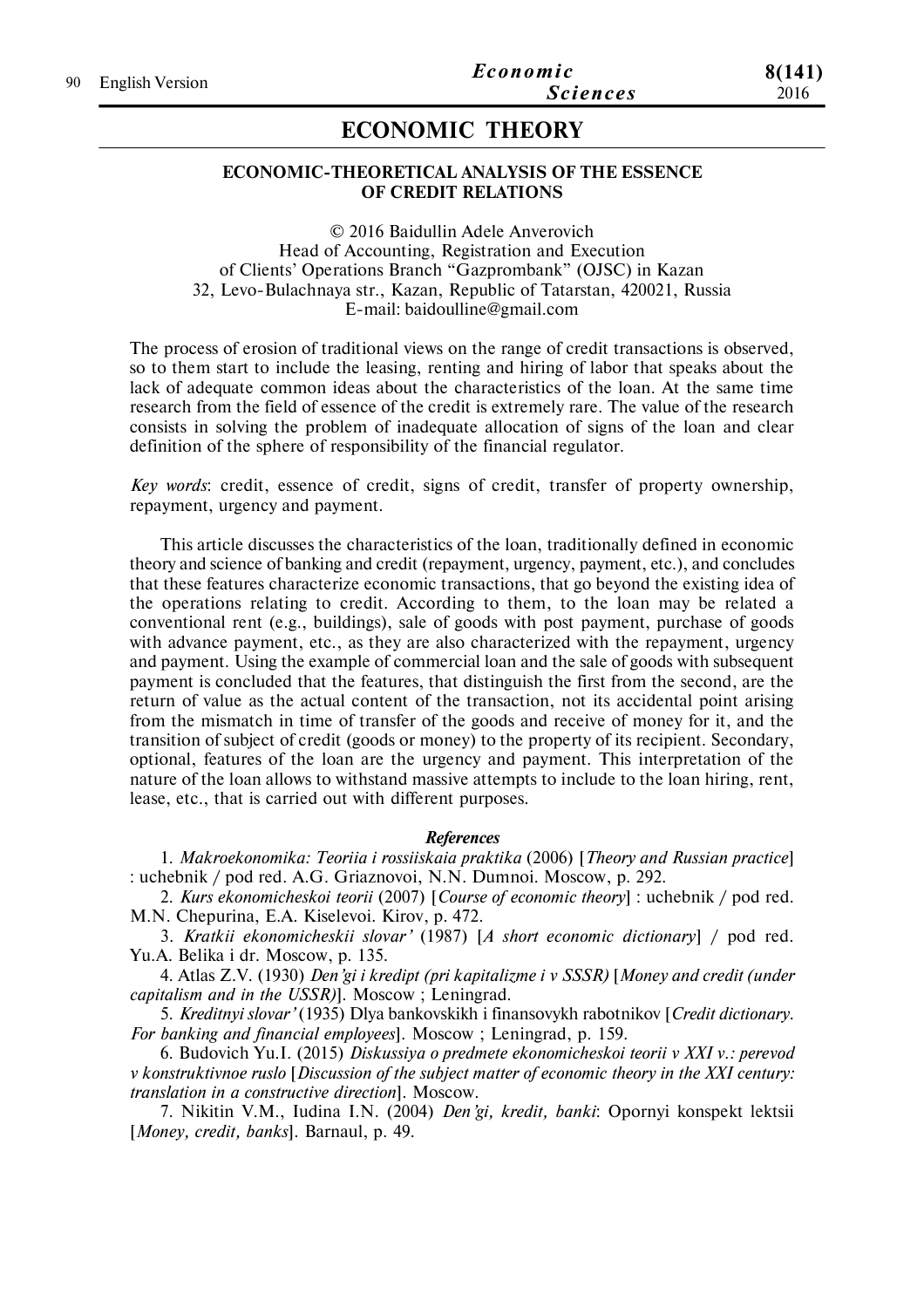| <b>English Version</b> | Economic        | 8(141)<br>Q <sub>1</sub> |
|------------------------|-----------------|--------------------------|
|                        | <i>Sciences</i> | 2016                     |

8. Nikolaeva T.P. (2008) *Finansy i kredit*: Uchebno-metodicheskii kompleks [*Finance and credit*]. Moscow, p. 221.

9. Chelnokov V.A. (2012) Kredit: sushchnost', funktsii i rol' [Credit: essence, functions and role]. *Den'gi i kredit = Money and credit*, 5, p. 75 (In Russ.).

10. Iokhin V.Ia. (2006) *Ekonomicheskaya teoriya* [*Economic theory*] : uchebnik. Website of the economic literature. Available from: http://economylit.online/teoriya-economiki/ priznaki-kreditnyih-otnosheniy-24272.html.

11. *Den'gi, kredit, banki*: uchebnoe posobie (2016) [*Money, credit, banks*] / pod red. O.I. Lavrushina i dr. Moscow.

12. Ivanov V.V. et al. (2007) *Teorii kredita* [*The theory of credit*]. St. Petersburg, p. 94.

13. Lavrushin O.I. (2016) *Evolyutsiya teorii kredita i ego ispol'zovanie v sovremennoi ekonomike* [*The evolution of theory of credit and its use in the modern economy*]. Moscow.

14. *Chto takoe lizing?* [*What is leasing*]. Log for successful people. My idea Ru. Available from: http://moyaidea.ru/chto-takoe-lizing.html.

15. *Lizing* [*Leasing*]. Vikipediya. Available from: https://ru.wikipedia.org/wiki/ %D0%9B%D0%B8%D0%B7%D0%B8%D0%BD%D0%B3.

16. Shvakov E.E. Den'gi. *Kredit. Banki: Praktikum* [*Money. Credit. Banks*]. Available from: http://e-lib.gasu.ru/eposobia/shvakov/R\_2\_2.html.

*Received for publication on 03.07.2016*

## **QUASI-PLANNING AND METHODOLOGY OF ECONOMIC RESEARCH**

© 2016 Lebedev Konstantin Nikolaevich

Doctor of Economics, Professor of the Department of Economic Theory

Financial University under the Government of the Russian Federation

49, Leningradskii prospect, Moscow, 125993, Russia

© 2016 Baidullin Adele Anverovich

Head of Accounting, Registration and Execution

of Clients' Operations Branch "Gazprombank" (OJSC) in Kazan

32, Levo-Bulachnaya str., Kazan, Republic of Tatarstan, 420021, Russia

E-mail: KNLebedev@fa.ru, aidoulline@gmail.com

The problems of public management of socio-economic development are the topic of many works, but they are written in the framework of traditional ideas about the method of economic study, therefore pass by many of them. The value of the study is to evaluate whether the new kinds of planning correspond to scientific method and the reliability of the plans generated using quasi-planning.

*Key word*s: quasi-planning, contingency plan, consensus planning, expert method, index of credit expectations.

This article deals with types of planning, that in recent years has gained wide course in state management of socio-economic development in our country, namely the development of plan, consisting of several options of activities operating simultaneously; the consensus prediction, i.e., "averaging" two or more projections; planning by expert methods; development and processing of indexes of expectations of population and business. It is proved that these types of planning are replaced strictly scientific techniques to develop appropriate processes, which are called "Quasi", and are used because of the undeveloped method of practical economic research.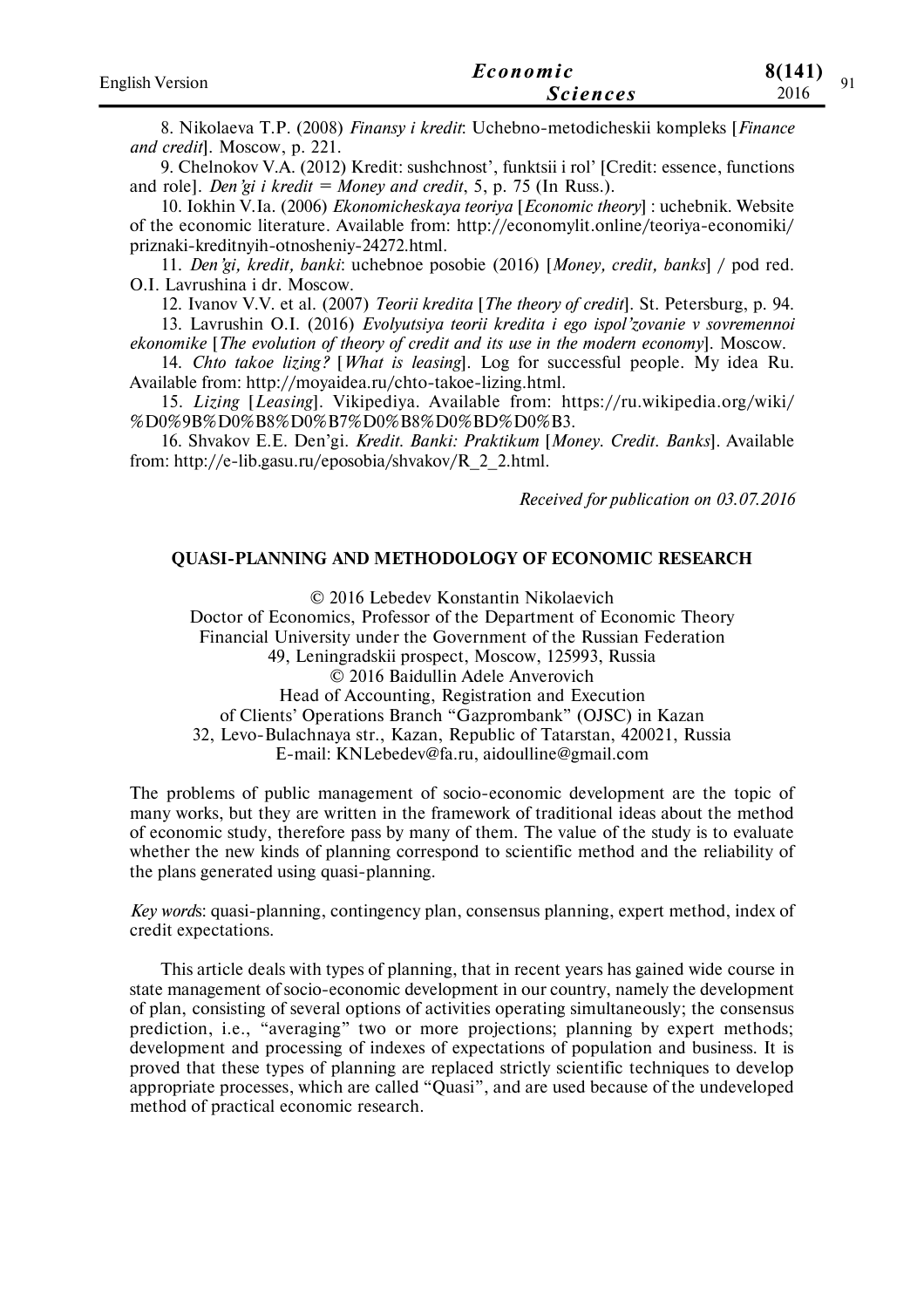| 92 |                 | Economic        | 8(141) |
|----|-----------------|-----------------|--------|
|    | English Version | <b>Sciences</b> | 2016   |

#### *References*

1. Bol'shoi entsiklopedicheskii slovar' (1993) [Big encyclopaedic dictionary]. Moscow, p. 563.

2. Gribov A.Iu. (2008) *Institutsional'naya teoriia deneg: sushchnost' i pravovoi rezhim deneg i tsennykh bumag* [*Institutional theory of money: the nature and legal status of money and securities*]. Moscow, p. 166.

3. Krasavina L.N. (2008) *Denezhnoe obrashchenie i kredit pri kapitalizme* [*Monetary circulation and credit under capitalism*]. Moscow, p. 126 (tsit. po: Gribov A.Yu. (2008) Institutsional'naia teoriia deneg: sushchnost' i pravovoi rezhim deneg i tsennykh bumag. Moscow, p. 167).

4. Federal'nyi zakon "O strategicheskom planirovanii v Rossiiskoi Federatsii" ot 28 iyunya 2014 g.  $\Box$  172-FZ [Federal law "On strategic planning in the Russian Federation" dated June 28, 2014  $\Box$  172-FZ]. ATP Consultant Plus. Available from: http://base.garant.ru/ 70684666/#help.

5. Prognoz dolgosrochnogo sotsial'no-ekonomicheskogo razvitiya Rossiiskoi Federatsii na period do 2030 goda [Forecast long-term socio-economic development of the Russian Federation for the period till 2030]. Website of the Russian Government. Available from: http://economy.gov.ru/minec/activity/sections/macro/prognoz/doc20130325 06., p. 51.

6. O poriadke planirovaniia dokhodov i istochnikov finansirovaniia defitsita byudzheta goroda Moskvy i Metodike prognozirovaniya dokhodov po osnovnym nalogam i sboram. Prikaz Departamenta finansov g. Moskvy ot 13 aprelya 2012 g.  $\Box$  61 [On planning of incomes and sources of financing the budget deficit of the city of Moscow and Methodology of revenue forecasting for the main taxes and levies. The order of the Department of Finance of Moscow from April 13, 2012 No. 61]. EPS "System GARANT". Available from: http://www.garant.ru/products/ipo/prime/doc/70076662.

7. Ob utverzhdenii Metodicheskikh rekomendatsii po razrabotke prognoza sotsial'noekonomicheskogo razvitiya Rossiiskoi Federatsii na ocherednoi finansovyi god i planovyi period. Prikaz Minekonomrazvitiya RF ot 30 noyabrya 2009 g.  $\Box$  492. [About approval of Methodical recommendations on the development of the socio-economic development of the Russian Federation for the next financial year and planning period. Order of the RF Ministry of economic development of 30 November 2009 No. 492]. SPS Konsul'tantPlyus. Available from: http://www.consultant.ru/document/cons\_doc\_LAW\_133873/?frame=3.

8. Potrebitel'skie ozhidaniya v Rossii v IV kvartale 2015 goda [Consumer expectations in Russia in the IV quarter of 2015]. Rosstat. Available from: http://www.gks.ru/bgd/free/ B04\_03/IssWWW.exe/Stg/d06/3.htm.

9. Delovaya aktivnost' organizatsii v Rossii v dekabre 2015 goda [Business activity of organizations in Russia in December 2015 esurs]. Rosstat. Available from: http://www.gks.ru/ bgd/free/B09\_03/IssWWW.exe/Stg/d06/262.htm.

10. Dzhonson R., Kast F., Rozentsveig D. (1971) *Sistemy i rukovodstvo (teoriia sistem i rukovodstvo sistemami)* [*Systems and leadership (systems theory and management systems)*]. Moscow, p. 367.

11. Lebedev K.N. (2015) Problema parallelizma dokumentov gosudarstvennogo strategicheskogo planirovaniya [Problems and prospects of science "Economic analysis]. *Ekonomicheskie nauki = Economic science*, 8 (129), рр. 20-27.

12. Lebedev K.N. (2013) *Problemy i perspektivy nauki "Ekonomicheskii analiz"* [*Problems and prospects of science "Economic analysis"*]. Moscow.

13. Deriugina E. et al. (2015) *Seriia dokladov ob ekonomicheskikh issledovaniyakh. Identifikatsiya faktorov sprosa i predlozheniya kreditov v Rossii* [*Series of reports on economic research. The identification of the factors of demand and supply of credit in Russia*], 3, Moscow, pp. 20-26.

*Received for publication on 03.07.2016*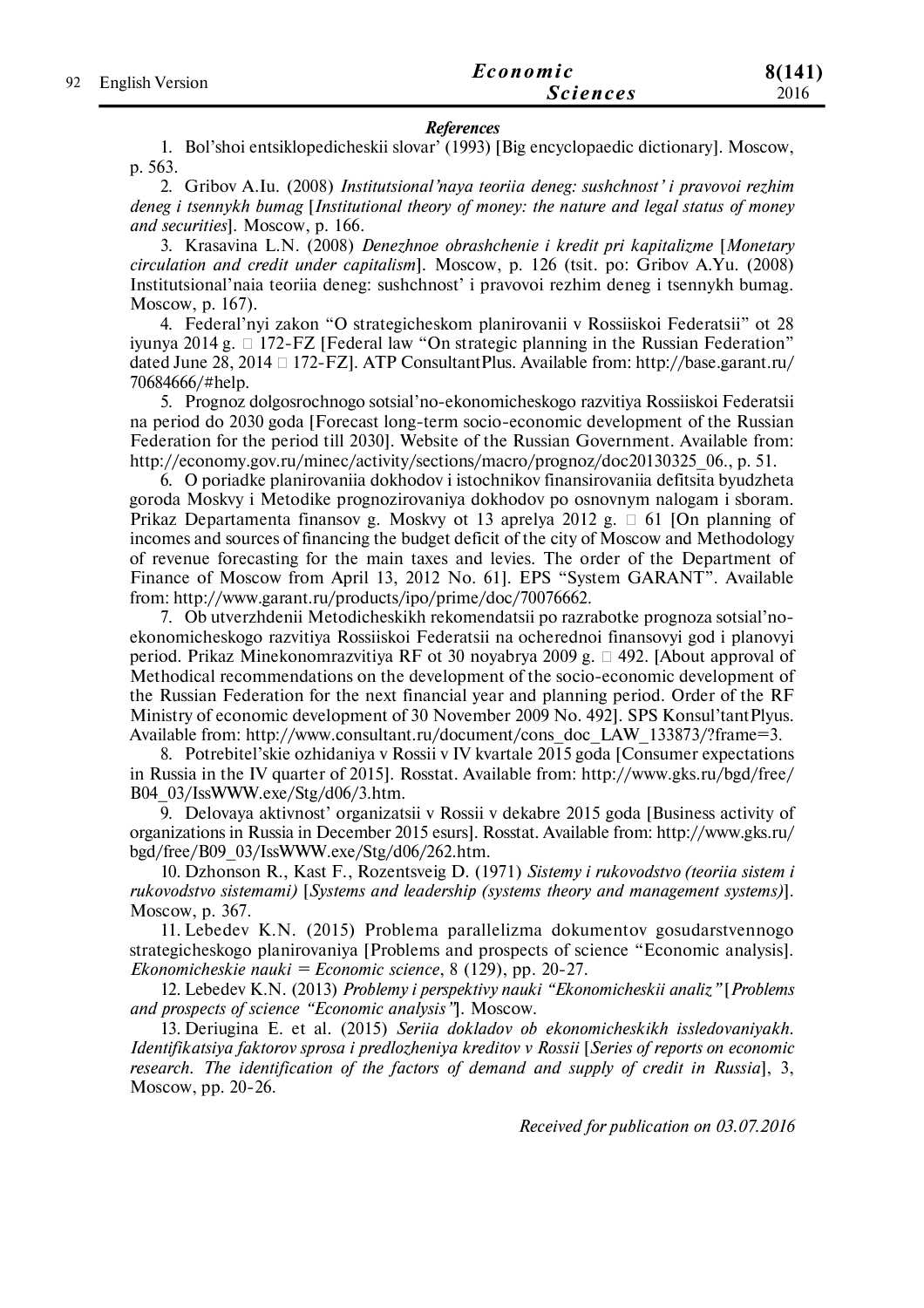| <b>English Version</b> | Economic        | 8(141)<br>0 <sub>2</sub> |
|------------------------|-----------------|--------------------------|
|                        | <b>Sciences</b> | 2016                     |

## **ECONOMICS AND MANAGEMENT OF NATIONAL ECONOMY**

## **METHODOLOGY OF CONSTRACTION OF IHERACHIC MENEDEMENT STRURRES AND SYSTEM ANALYSIS AT THE ENTERPRISE**

© 2016 Sumenkov Mikhail Sergeevich Doctor of Economics, Professor © 2016 Sumenkov Sergei Mikhailovich PhD in Economics, Associate Professor Ural State Law Academy 21, Komsomolskaia str., Ekaterinburg, 620066, Russia © 2016 Novikova Natalia Iurievna Ural State University of Economics 62/45, 8 Marta /Narodnoi voli str., Ekaterinburg, 620144, Russia E-mail: novikova\_ny@mail.ru

The peculiarity of the plant management as a great hierarchic system which consists of the closely connected elements functioning simultaneously for the achievement of the planned purpose is considered in the article.

The necessity of using of system approach allows the most identically to represent available multiple realistic economic causation of different structures at the enterprise under modern market conditions when separate structures having the own economic targets which do not coincide involuntary with the target of the enterprise as a whole. The methods of phasing system research for the analysis and formation of management system at the enterprise is suggested in the article.

*Key words:* system approach, hierarchic structure, management, uncertainty, criterion.

*Received for publication on 04.07.2016*

## **KEY PROPERTIES OF INNOVATIVE BUSINESS MODELS**

© 2016 Aloian Gevorg Kamoevich Samara State University of Economics 141, Sovetskoi Armii str., Samara, 443090, Russia E-mail: gevorgaloyan@rambler.ru

Exponential growth of technological development in the last decade has created many new industries and create the most effective business model in terms of creating customer value and thus generate cash flow streams. Creating a management entity with innovative business models possible in any fishery products in any market. The article focuses on the key properties of these business models.

*Key words:* innovation, business model, network-type economy.

*Received for publication on 04.07.2016*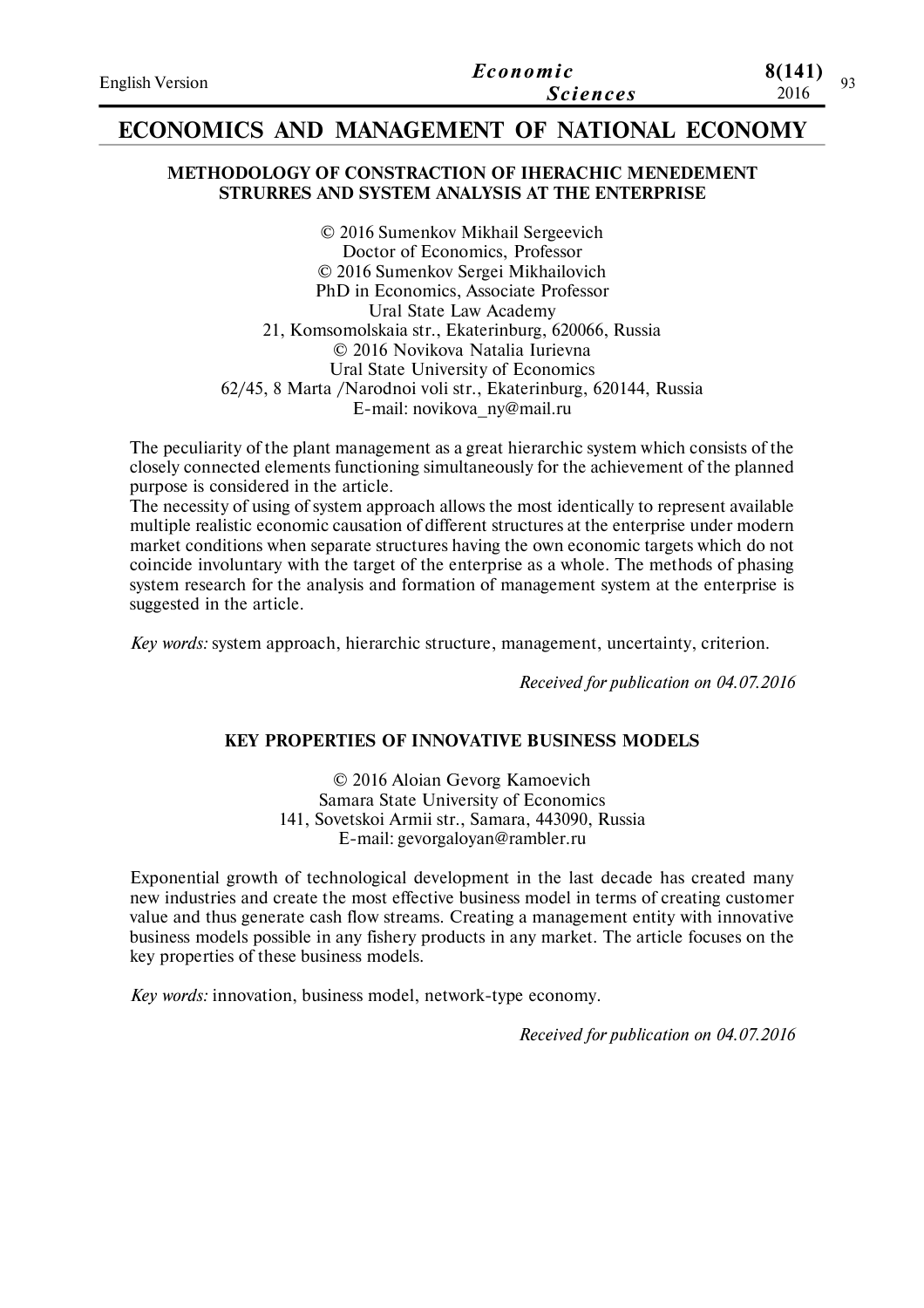|                    | Economic        | 8(141) |
|--------------------|-----------------|--------|
| 94 English Version | <b>Sciences</b> | 2016   |

## **RESEARCH OF DYNAMICS OF COST OF THE INTELLECTUAL CAPITAL LLC "KRASMASH" AND BALL AEROSPACE & TECHNOLOGIES**

© 2016 Kasimova Kamilla Ilshatovna © 2016 Lagutin Pavel Olegovich © 2016 Sokolianskii Vasilii Vasilievich Associate Professor © 2016 Kovnir Vladimir Nikolaevich Professor Bauman Moscow State Technical University 5, p. 1, 2nd Baumanskaia str., Moscow, 105005, Russia E-mail: kaskamilla@gmail.com

In article techniques of estimation of cost of the intellectual capital as complex and the analysis of dynamics of cost of the intellectual capital on the example of LLC "Krasmash" and the company "Ball Aerospace& Technologies".

*Key words:* intellectual assets, intellectual capital, company's activity, Tobin's Q Ratio, EVA model, Norton-Kaplan System.

*Received for publication on 05.07.2016*

## **IMPROVING THE EFFECTIVENESS OF RISK MANAGEMENT AT DIFFERENT STAGES OF IMPLEMENTATION OF PUBLIC-PRIVATE PARTNERSHIPS**

© 2016 Panibratov Iuri Pavlovich

Doctor of Economics, Professor Department of Construction Economics, Academician of RAACS, Honored Scientist of Russia, Laureate of the State Prize of the Russian Federation © 2016 Ofin Veniamin Petrovich PhD in Economics, Associate Professor of the Chair of Construction Economics Saint-Petersburg state University of architecture and construction 4, 2nd Krasnoarmeiskaia str., St. Petersburg, 190005, Russia

E-mail: ofinv@mail.ru

The article describes the features of risk management public-private partnership projects. A classification of risks in the following stages of the project: pre-investment, operational, liquidation. Revealed the economic consequences of these risks and propose measures to neutralize them.

*Key words:* public-private partnership (PPP), risk management, the implementation stage, the investment project.

## *References*

1. Rassadin A.V. National projects. *Journal of development of Russia*. Available from: http://www.rus-reform.ru/magazine/archive/26/2/10001264.

2. Pupykin R.A. (2011) Specificity of public risks in political decisions. *Economic and Humanities Research regions*, 6.

3. Chefranov A.S. (2011) Risks in projects of public-private partnership. *Science SUSU*. Section of Economics, Management and Law: Proceedings of the 63rd Scientific. Conf. / Hole. for S.D. Vaulin; Yuzh.-Ural. State. University. Cheliabinsk, vol. 3, рр. 211-214.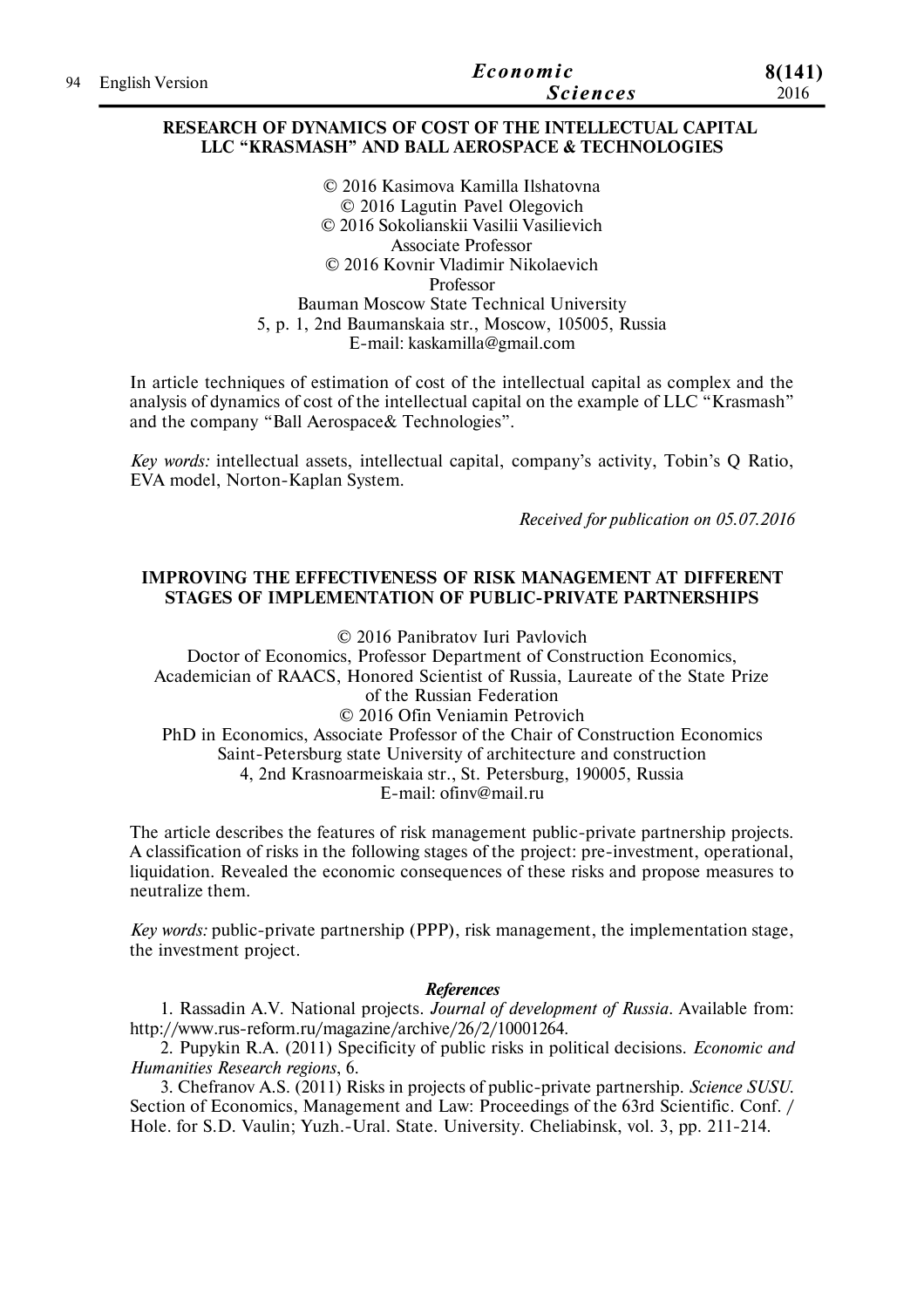| <b>English Version</b> | Economic        | 8(141)<br>05 |
|------------------------|-----------------|--------------|
|                        | <i>Sciences</i> | 2016         |

4. Provotorov I.A., Shibaeva M.A. (2014) *Improving the efficiency of concession projects (for example, a road economy of the Voronezh Region)* : monograph. Voronezh.

5. Provotorov I.A. (2015) Risk management concession projects in the road sector. *Scientific Bulletin of Voronezh State Architecture and Construction University*. Series: Economy and Entrepreneurship, 1 (12), рр. 22-24.

6. Standard and Poor's. Public Private Partnerships (2005) : Global Credit Survey 2005. S&P. New York. Available from: www.standardandpoors.com/spf/pdf/fixedincome/ PPP\_Credit\_Survey\_2005.pdf.

*Received for publication on 05.07.2016*

#### **THE TENDENCIES OF STUDENT SPORT DEVELOPMENT IN RUSSIA**

© 2016 Lednev Vladimir Alexeevich Doctor of Economics, Professor © 2016 Pervushina Elena Alexandrovna PhD in Economcs, Associate Professor of Department of Corporate Culture and PR Moscow University for Industry and Finance "Synergy" 9/14, Meshchanskaia str., Moscow, 129090, Russia E-mail: vlednev@synergy.ru, EPervushina@synergy.ru

Nowadays student's sport is actively developing. Analysis has allowed us to determine fundamental tendencies of development. It is very important to develop different models of financing. It is necessary to render an assistance in the organization of the competitions. Contemporary student's sport club gives possibilities to develop mass student's sport in Russia.

*Key words:* healthy life style, mass sport, models of financing, sport competitions, student's league, student's sport.

*Received for publication on 03.07.2016*

## **MODELING OF DYNAMICS OF ENERGY INTENSITY OF NATIONAL ECONOMIES IN CRISIS CONDITIONS OF THEIR DEVELOPMENT\***

© 2016 Anisimova Tatiana Iurievna PhD in Economics, Associate Professor Kazan (Volga) Federal University 18, Kremlevskaya str., Kazan, Republic Tatarstan, 420008, Russia E-mail: tuanisimova@gmail.com

The analysis of changes in energy intensity of the gross domestic product of national economies has revealed its different dynamics in various countries of the world in crisis conditions of their development. To identify the causes of the situation various factors affecting the amount of energy intensity of national economies were analysed. The research has found that the share of industrial and service sectors in the gross domestic product and the share of revenues coming from natural resources in the gross domestic product have the strongest influence on energy intensity. On the basis of the results, a multi-factor

<sup>\*</sup> The study was performed by a grant of Russian scientific Foundation (project  $\Box$  16-18-10227).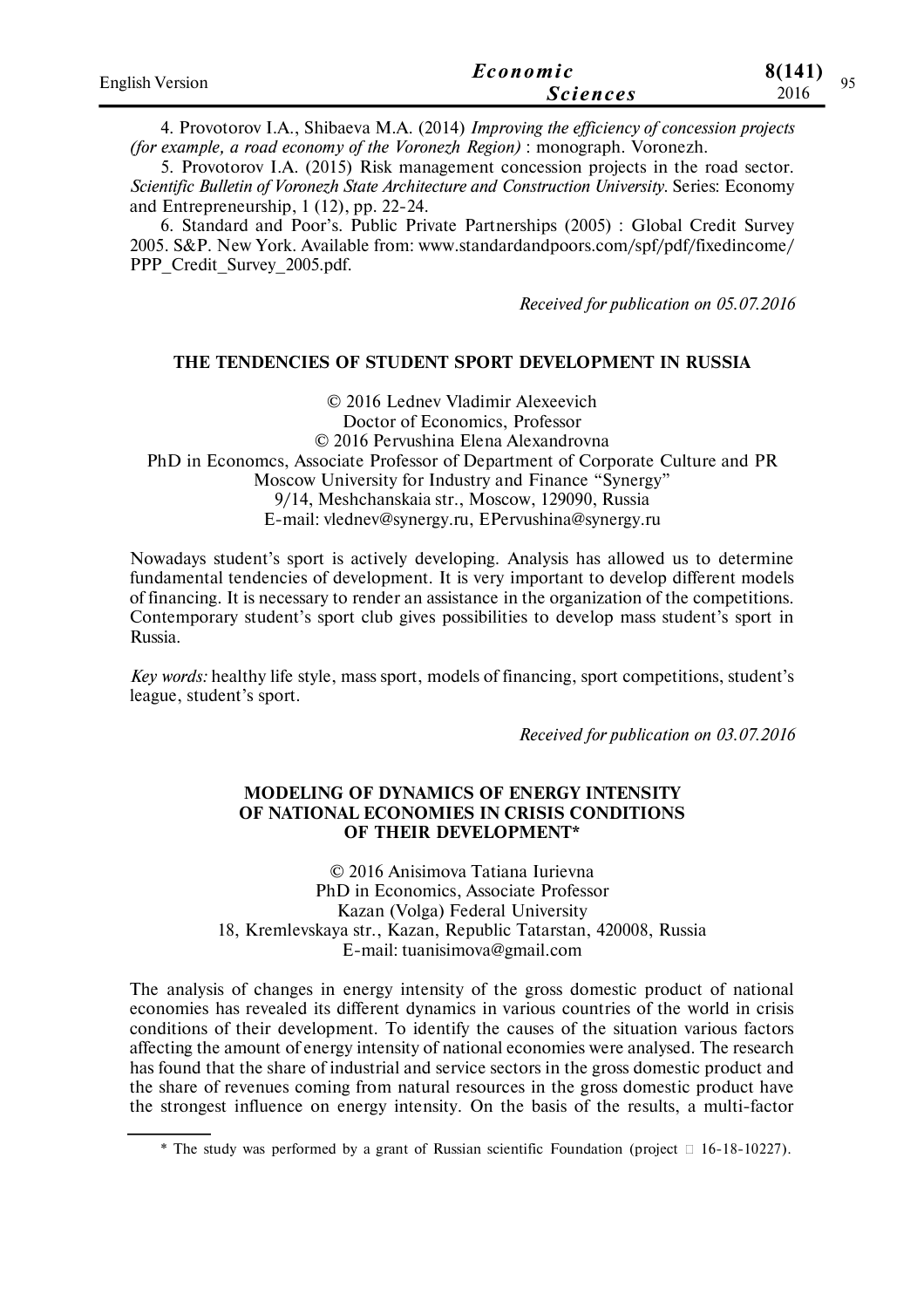|    |                        | Economic        | 8(141) |
|----|------------------------|-----------------|--------|
| 96 | <b>English Version</b> | <i>Sciences</i> | 2016   |

model was built. It can be used to predict the dynamics of the energy intensity of national economies in crisis conditions of their development.

*Key words:* energy intensity, energy consumption of national economy, multifactor model, development forecasting model.

#### *References*

1. Melnik A.N., Ermolaev K.A., Antonova N.V. (2014) Stages in Formalizing Energy Conservation and Efficiency Management in Industrial Enterprises. *Mediterranean Journal of Social Sciences*, vol. 5, 12, pp. 173-176.

2. Melnik A.N. et al. (2013) Energy market liberalization as one of most important ways to improve the competitiveness of domestic economy. *Journal of Modern Competition*, 4. рр. 112-121.

3. Mustafina O.N. (2012) Competitiveness Assessment in the System of Company Strategic Management. *Global Scientific Potential*, 21, рр. 104-109.

4. Gustafsson S., Ivner J., Palm J. (2015) Management and stakeholder participation in local strategic energy planning - Examples from Sweden. *Journal of Cleaner Production*, vol. 98, pp. 205-212.

5. Garcia M. (2010) The breakdown of the Spanish urban growth model: Social and territorial effects of the global crisis. *International Journal of Urban and Regional Research*, vol. 34 (4), pp. 967-980.

6. Official site of World Bank World Development Indicators. Available from: http:// data.worldbank.org.

7. Official site of International Financial Statistics of the IMF. Available from: http: //imf.org.

8. Official site of IHS Global Insight. Available from: http://ihs.com.

*Received for publication on 06.07.2016*

# **FINANCE, MONEY CIRCULATION AND CREDIT**

### **THE INSURANCE MARKET OF RUSSIA. CURRENT STATE AND PROSPECTS OF DEVELOPMENT**

© 2016 Tepkaeva Zaira Zakreevna Rostov State University of Economics 69, Bolshaia Sadovaia str., Rostov-on-Don, 344002, Russia E-mail: berkat@list.ru

Modern development stage of the insurance market is characterized by uncertainty of the future and inevitability of the extensive transformation of insurance branch in Russia. To prevent the negative phenomena capable to have significant effect on the insurance market it is necessary to analyze standard and legal base. Undoubtedly, that the crisis in 2014-2015 has affected activity of insurers. In article are considered problems of insurance market and conceptual directions of the development in contemporary conditions.

*Key words:* insurance, insurance market, CMTPL (compulsory insurance of motor thirdparty liability), insurance of property, supervising activity, prudential supervision.

*Received for publication on 06.07.2016*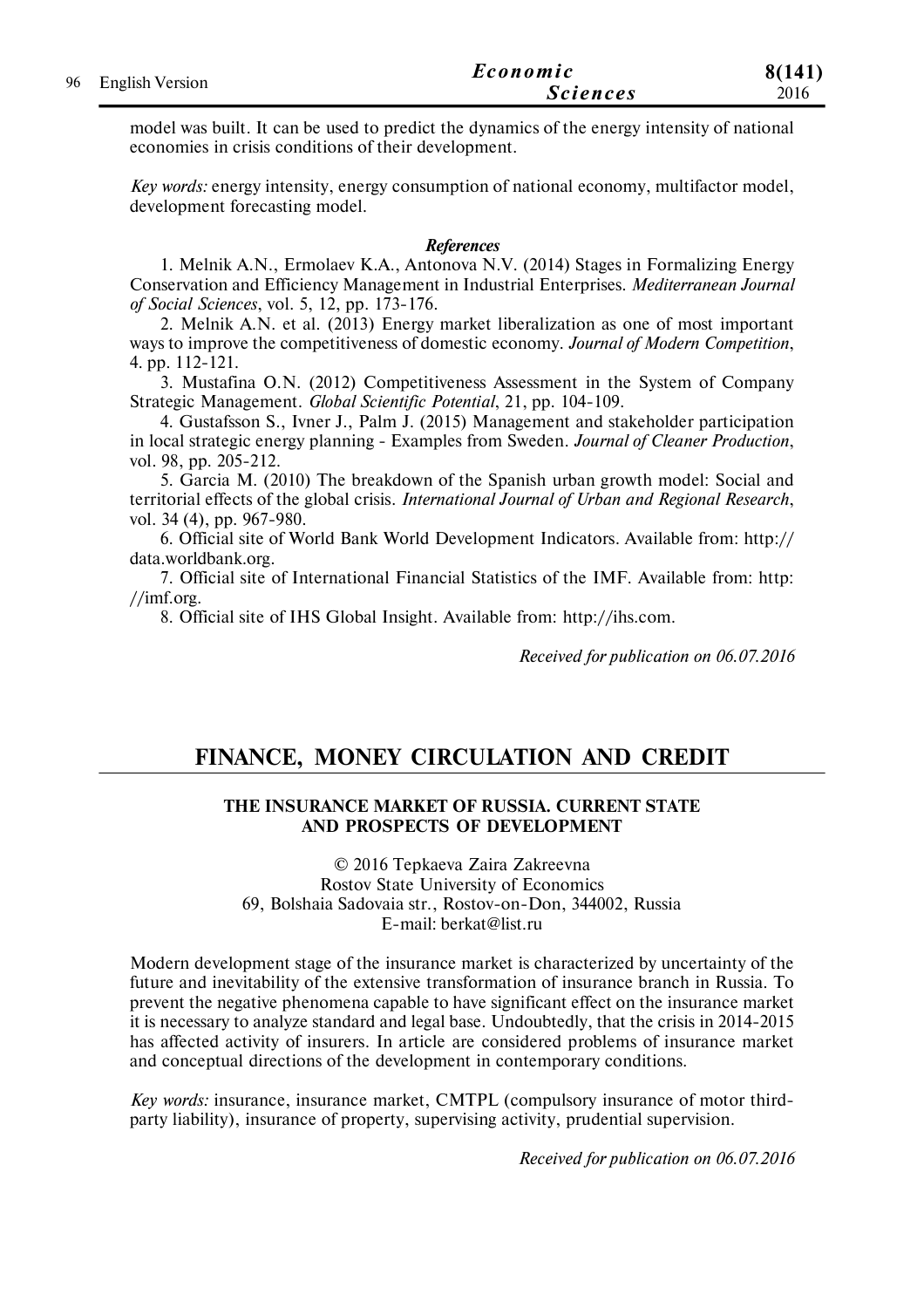| English Version | Economic        | 8(141) | 07 |
|-----------------|-----------------|--------|----|
|                 | <i>Sciences</i> | 2016   |    |
|                 |                 |        |    |

## **EVALUATION OF THE EFFECTIVENESS OF RETAIL LENDING**

© 2016 Ianov Vitalii Valerievich Volga State University of Service 4, Gagarin str., Toglyatti, Samarskaia territory, 445677, Russia E-mail: kaf\_fin@tolgas.ru

Modern retail lending has many trends, among them: the growth of bad loans, structural imbalance of the consumer market, the increase in price and non-price competition, the gradual unification of public credit products, in whose development significant adjustments made to financial sanctions of the EU, due to the recent subdued pace of credit growth, reducing the share of retail loans in the loan portfolios and assets of commercial banks, increasing the level of risk in the retail sector.

*Key words:* evaluation of the effectiveness of retail lending, the evaluation function of the efficiency of retail lending, indicators of an estimation of efficiency of retail lending, the factors affecting profit from operations retail lending.

The estimation of efficiency of activity of credit organizations in the sphere of retail lending is a system of indicators related to the study results, identifying the factors affecting it, trends of development directions of the credit organization. Of the credit institution on the basis of the analysis of the effectiveness of retail lending form the optimal structure of credit operations in order to increase profits. Central to the analysis of the effectiveness of retail credit belongs to study the amount and quality of earnings, which is the main factor of formation of profit of the credit institution. The reduced income typically is an objective indicator of impending financial difficulties of the Bank, although the absolute increase in income does not mean increasing the efficiency of retail lending. The result of the Bank's credit operations is the receipt of interest income received from each operation. The revenue analysis is carried out with the aim of finding the most advantageous method of interest calculation for each transaction, examines such factors as the term of the loan agreement, the regularity of payments on the loan, the interest rate for the accrual period, the fees held by the Bank.

### *References*

1. Visbeck E.N. (2015) The assessment of credit portfolio of the Bank according to the criterion of liquidity of credit investments. *Economic science*, 7 (128), рр. 90-93.

2. Buevich S.Y. (2006) *Economic analysis of activity of commercial Bank* : ucheb posobie. Moscow.

3. Kabardokova L.A. (2016) A study of the economic content of the financial resources of commercial organizations. *Economic science*, 5 (138), р. 96.

4. Zhukov E.V. (2005) *Banks and non-Bank credit organizations and their operations*. Moscow, рр. 316-323.

*Received for publication on 04.07.2016*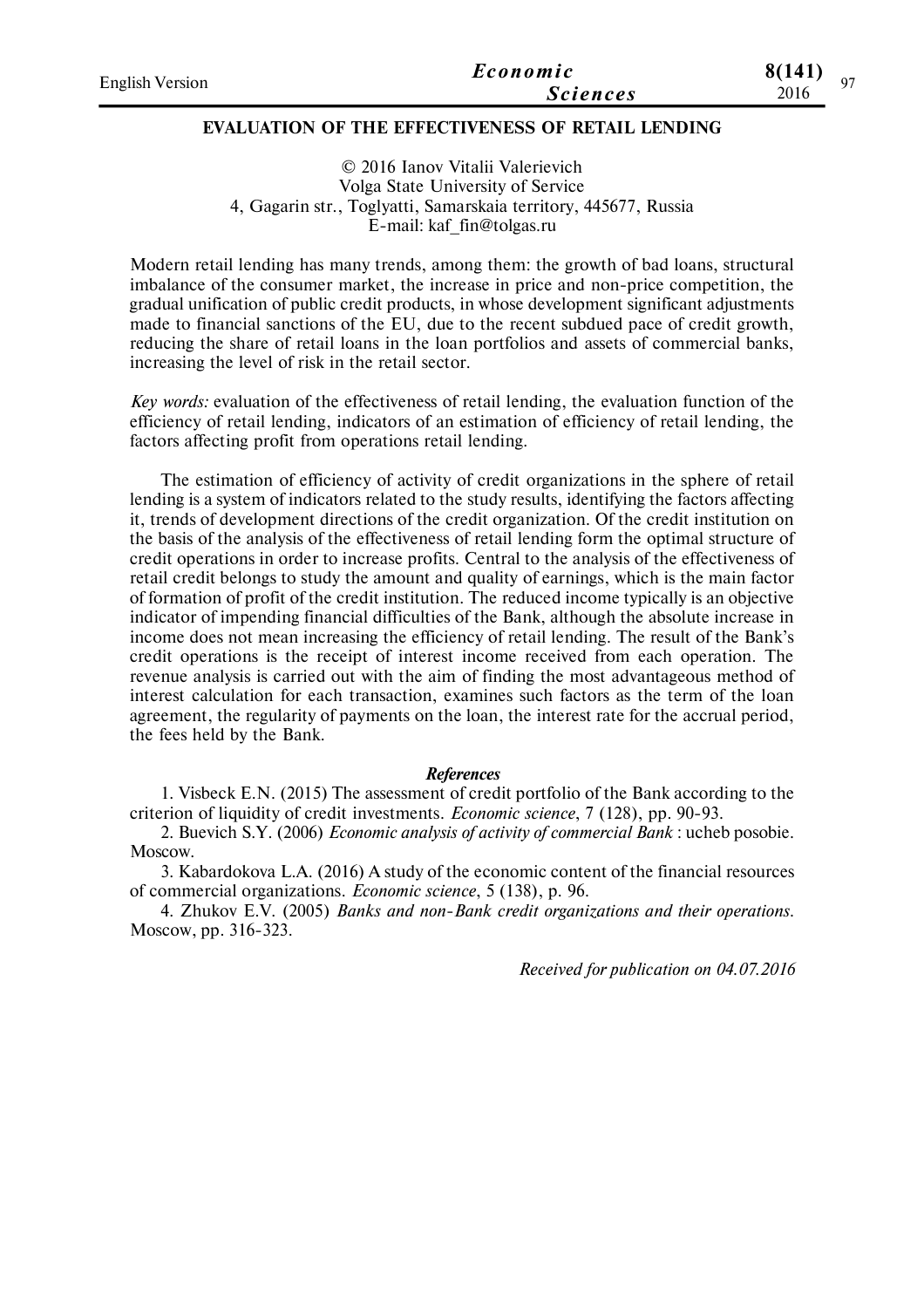| 98 English Version | Economic        | 8(141) |
|--------------------|-----------------|--------|
|                    | <b>Sciences</b> | 2016   |

### **INVESTMENT PROCESS AT THE LEVEL OF SUBJECT OF THE FEDERATION: THE ESSENCE AND MAJOR ELEMENTS**

© 2016 Tokar Alexander Efimovich Samara State University of Economics 141, Sovetskoi Armii str., Samara, 443090, Russia E-mail: alex\_tokar@bk.ru

In this article the essence and major stages of corporate investment process are examined. The optimum investment process model of subject of the Federation is formed on the basis of its integration with corporate investment process. The practicability of working out the instruments of coordination of the regional and corporate investment strategies is justified. The key demands of the investment activity subjects at different stages of the investment process are discovered.

*Key words*: investment process, investment program, investment infrastructure, investment projects portfolio, investment policy.

While investigating the investment process at the level of subject of the Federation, it is necessary to take into consideration that the essence of investment activity is deeply integrated into the complex of corporate management. Thus, the investment process at the scale of a particular region should be based on the aggregated analysis of the investment processes of the companies operating on its territory.

The key difference between the investment strategies of a company and a region is that the subject of the Federation does not initiate and operate the investment projects, making up its investment portfolio, itself. The investment portfolio of a region is comprised of the projects, being run by private, independent subjects. That is why it is crucial for the regional investment system to form the instruments of coordination of the investment projects' initiators' strategies and the strategy of the territory.

As long as the governmental resources for investment projects' support are restricted, a very important issue is working out a system of integral social and economic positive effects assessment for the regional investment projects. Such a system is required not just for diversified support for the projects, but also as a way to declare the investment priorities of a territory.

On the whole, introduction of a flexible investment support system for various projects as well as forming the regional investment process in correlation with the key demands of the investment activity subjects at different stages is the proper direction for realization of the regional investment strategy under the conditions of intense transregional competition for the investment resources.

#### *References*

1. Gorbunov D.V. (2016) *Investment management application practice*. Samara, pp. 48. 2. Fedulova E.A. (2014) Investment process management of a territory in the system of public administration. *Izvestia of Tula State University. Economics and Law*, 4-1, p. 249.

3. Treshcheva A.A. (2016) Current regional investment process management peculiarities (on the material of the Samara region). *Vestnik of the Institute of Economics of Russian Science Academy*, 4, p. 182.

4. Savenkova E.V. (2016) Financial problems of investment process in Russia: regional aspect. *Economic Sciences*, 1 (134), p. 133.

*Received for publication on 04.07.2016*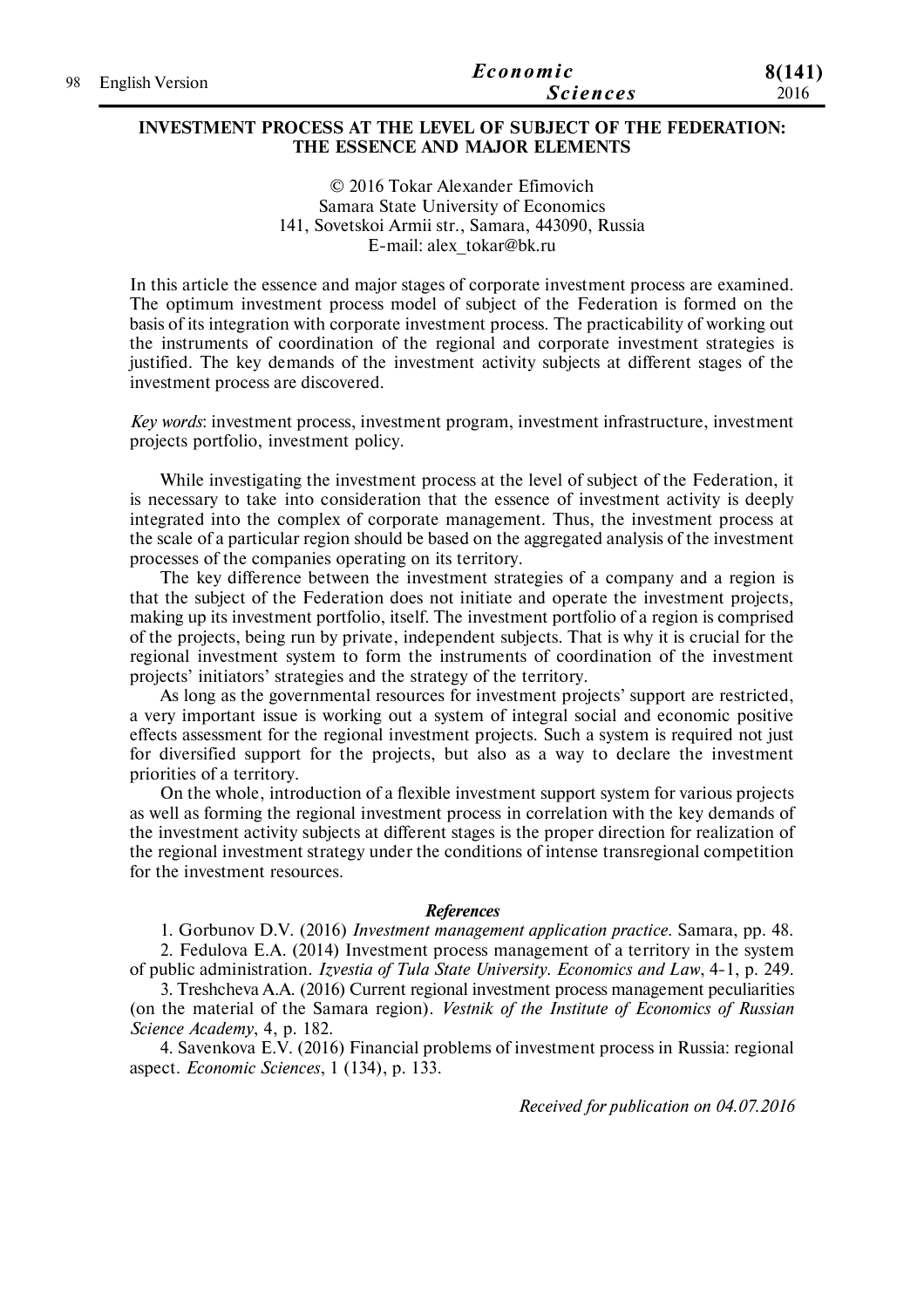| <b>English Version</b> | Economic        | 8(141) | QQ |
|------------------------|-----------------|--------|----|
|                        | <b>Sciences</b> | 2016   |    |
|                        |                 |        |    |

## **BUDGETING IN REAL ESTATE DEVELOPMENT COMPANIES**

© 2016 Khvostenko Oleg Alexandrovich PhD in Economics, Associate Professor © 2016 Pichkurov Sergei Nikolaevich PhD in Economics, Associate Professor © 2016 Mulendeeva Larisa Nikolaevna Samara State University of Economics 141, Sovetskoi Armii str., Samara, 443090, Russia © 2016 Zhukova Veronica Viktorovna PhD in Economics Plekhanov Russian University of Economics 36, Stremiannyi pereulok, Moscow, 117997, Russia E-mail: fikr@bk.ru

Is considered features of a financial structure of the developer companies. The mechanism of budgeting of the companies, including developer is offered and considered. Separate components of the mechanism of budgeting are allocated.

*Key words:* TRC, ТOC, TGC, budgeting, cost centers, centers of investments, centers of profit, regulations of budgeting, budgeting process.

*Received for publication on 06.07.2016*

## **REPORTING OF STOCK MARKET ORGANIZATION LIKE A TOOL OF PRUDENTIAL SUPERVISION**

© 2016 Morozov Stepan Viktorovich senior research worker © 2016 Brianov Georgii Alexeevich junior research assistant The Russian Presidential Academy of National Economy and Public Administration 82, Vernadskogo Ave, Moscow, 119571, Russia E-mail: morozov\_stepan@hotmail.com, gbryanov@gmail.com

The article discuses the study of the use of supervision and statistical statement in the implementation of prudential supervision in the financial market. Also discussed issues of improving supervision statement from financial market organizations (based on XBRL format), and also transition financial organizations to IFRS from 01.01.2018. At the same time considered the application of an entirely new approach to application of penalties in case of distortions and submission of false information contained in the financial statement. Additionally, the article describes the separation of participants into groups (large; small; other) depending on their performance and performance in relation to each of the groups of various composition information reporting (detailed; sufficient; reporting of aggregated indicators).

*Key words:* supervision reporting, supervision, regulation, securities market, prudential, self-regulatory organization, The Bank of Russia, XBRL.

*Received for publication on 06.07.2016*